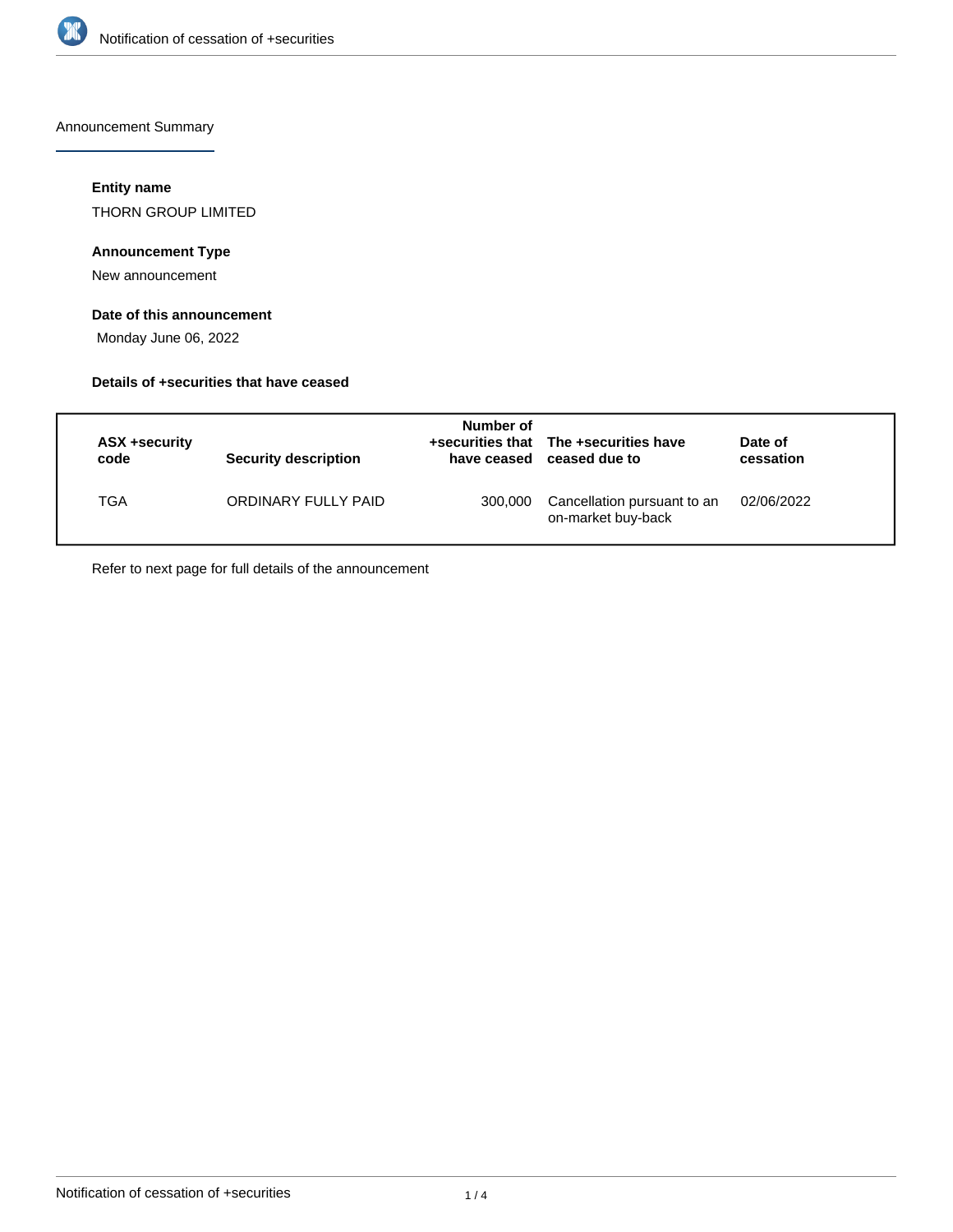

Part 1 - Announcement Details

## **1.1 Name of +Entity**

THORN GROUP LIMITED

We (the entity named above) provide the following information about our issued capital.

**1.2 Registered Number Type**

ACN

**Registration Number** 072507147

# **1.3 ASX issuer code** TGA

# **1.4 The announcement is**

New announcement

# **1.5 Date of this announcement**

6/6/2022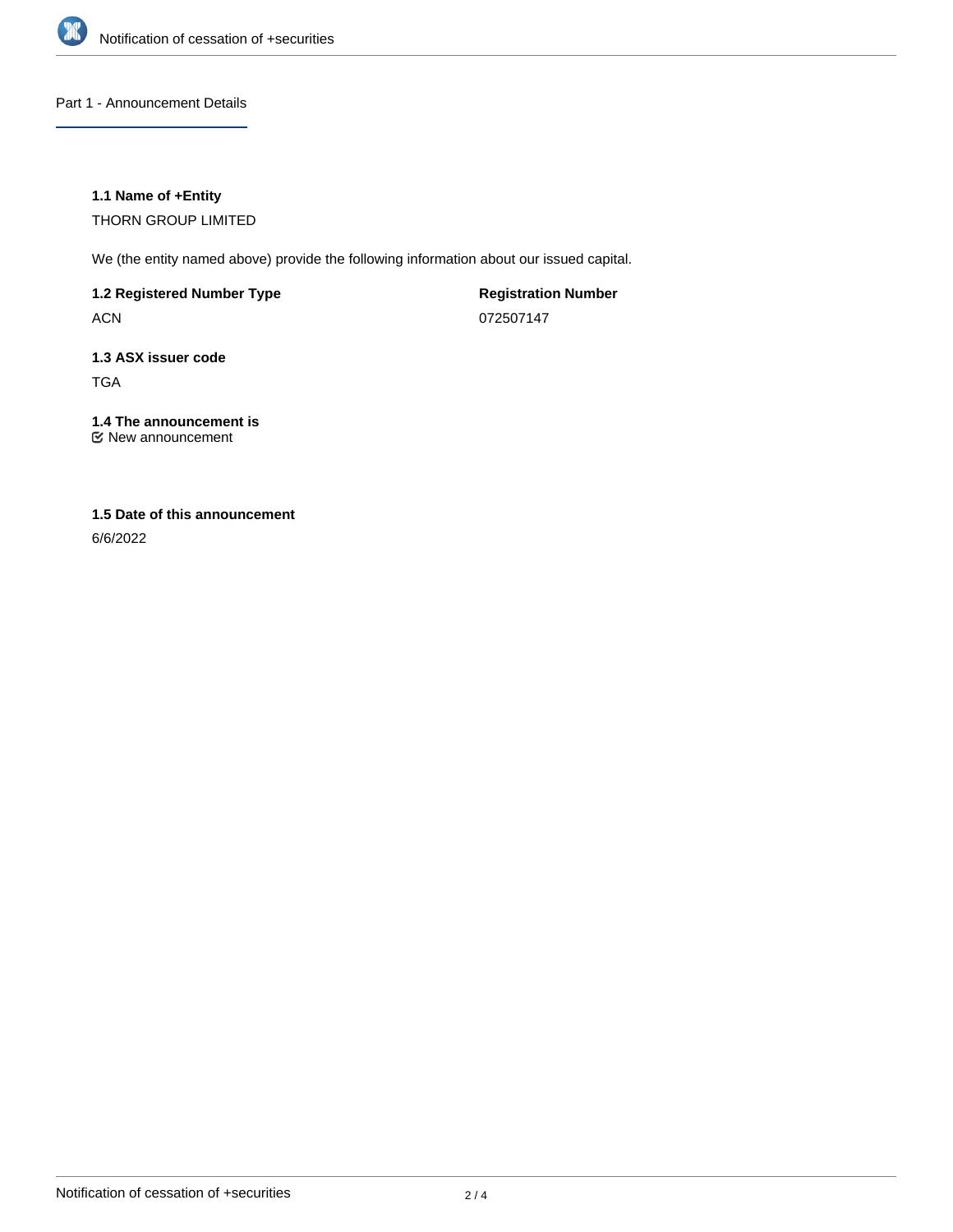

### Part 2 - Details of +equity securities or +debt securities that have ceased

## **ASX +Security Code and Description**

TGA : ORDINARY FULLY PAID

#### **Quoted +equity securities or +debt securities that have ceased**

**Number of securities that have ceased**

300,000

**Reason for cessation** Cancellation pursuant to an on-market buy-back

**Date of cessation** 2/6/2022

**Is the entity paying any consideration for the cessation?** No

### **Any other information the entity wishes to notify to ASX about the cessation?**